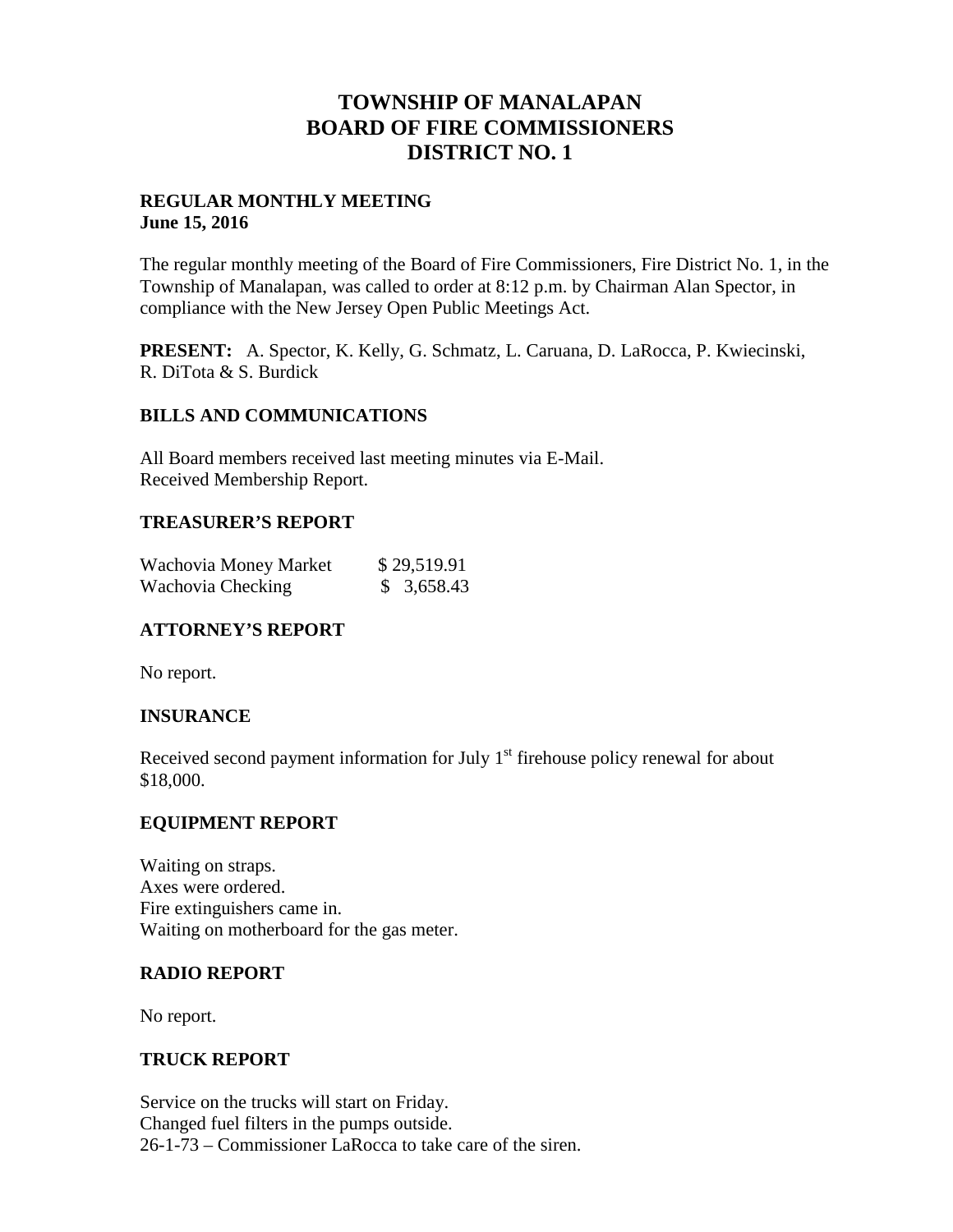#### **CHIEF'S REPORT**

We have 34 calls so far this month and 404 calls for the year so far.

#### **ASSOCIATION REPORT**

Waiting on estimate for the siding. Received the \$3,000 donation check from Eric Silverstein which will be used to purchase the Holmatro rescue spreader. Sprinkler lines were repaired.

#### **TRUSTEES' REPORT**

No report.

#### **OLD BUSINESS**

See attached.

#### **NEW BUSINESS**

Commissioner Schmatz made a motion to pay all vouchers; this was seconded by Commissioner LaRocca. All voted aye.

Commissioner Schmatz made a motion for \$370 to purchase 10 mounting brackets; this was seconded by Commissioner LaRocca. All voted aye.

Commissioner Spector made a motion for \$210 to purchase 3 cases for the MicroSoft Surface Pros; this was seconded by Commissioner Kelly. All voted aye.

Commissioner Spector made a motion for \$1,216 to purchase replacement LED headlights for 26-1-80; this was seconded by Commissioner Schmatz. All voted aye.

Meeting opened to the public at 8:42 P.M.

A motion was made by Commissioner Spector to adjourn; it was seconded by Commissioner Kelly and all voted aye.

Meeting adjourned at 8:45 P.M.

Respectfully submitted, Kenneth Kelly, Clerk